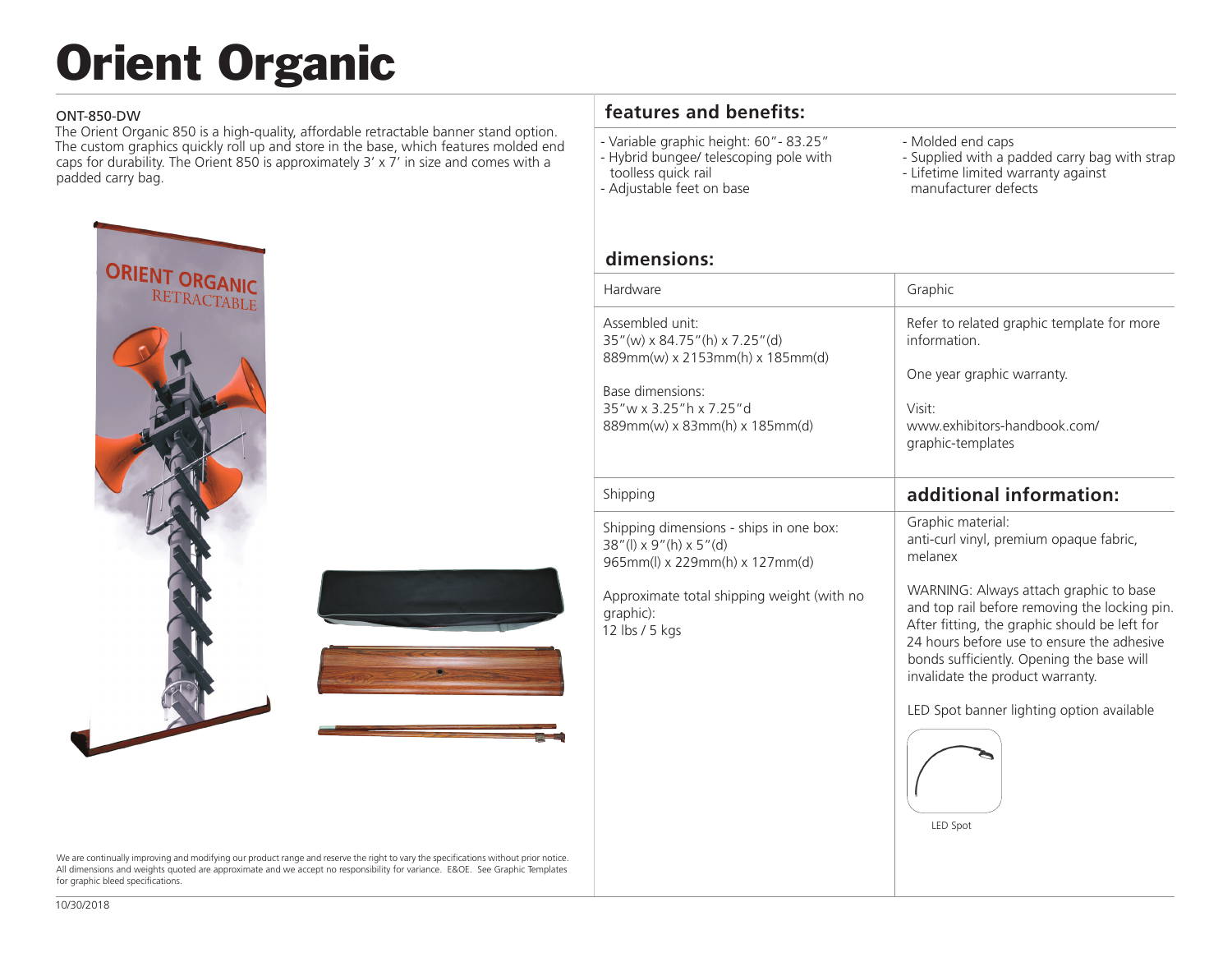#### Orient Organic set-up









## Graphic to top rail attachment